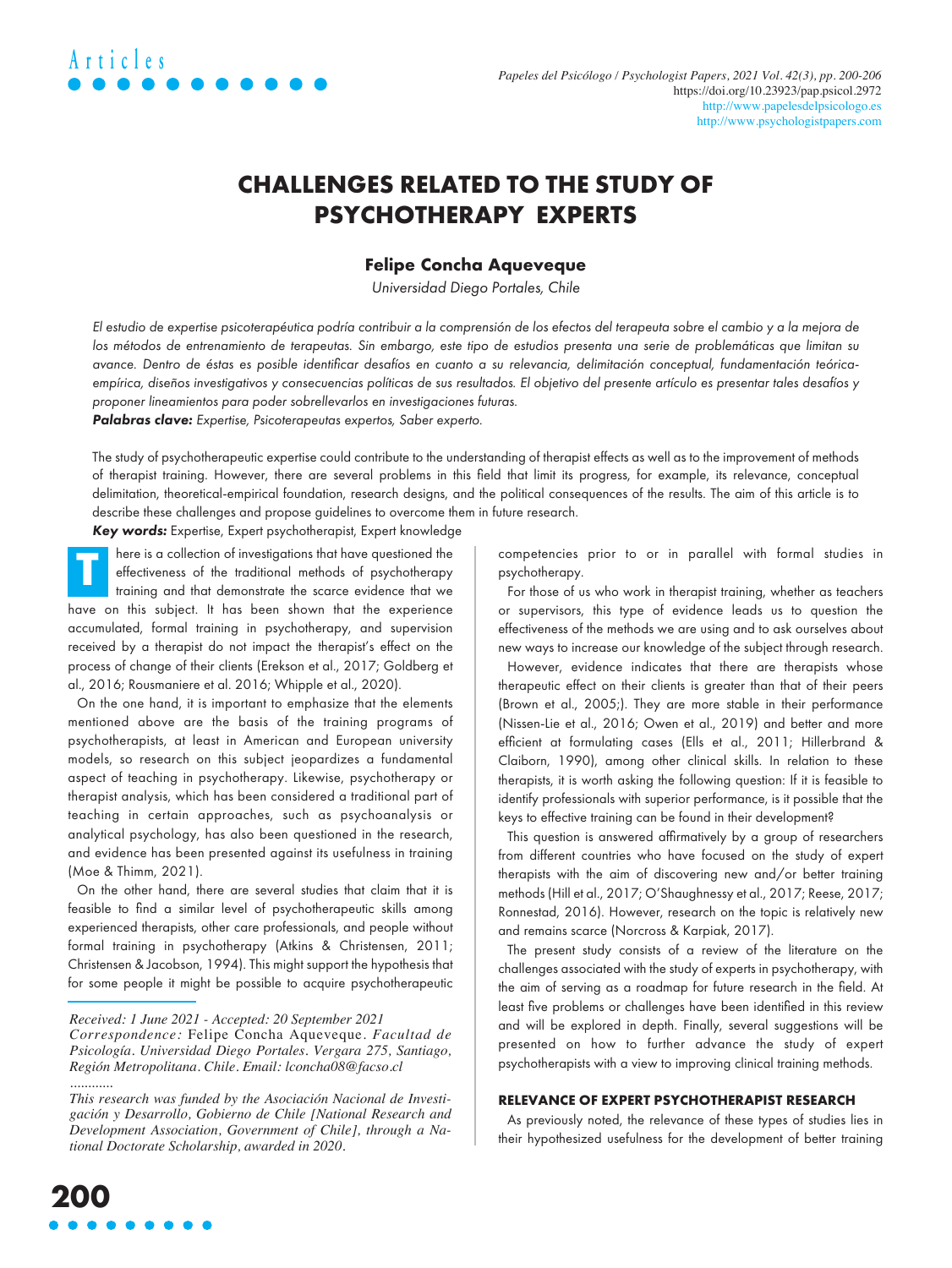**Articles**

methods for therapists (Hill et al., 2017; O'Shaughnessy et al., 2017; Reese, 2017; Ronnestad, 2016).

However, this has been challenged by ontological, ethical, epistemological, and practical factors. From the ontological point of view, it has been pointed out that there is no such thing as an 'expert therapist', because most of the psychotherapeutic change is due to variables that have nothing to do with the therapist (Mair, 1998). On the other hand, it has also been argued that the concept of expertise is not applicable to psychotherapy due to its particularities (Shanteau, 1992).

Regarding the ethical criticism of this type of studies, it warns that they could promote the development of a therapist elite to which only elite patients could have access (Caspar, 2017). However, from an epistemological point of view, the relevance of studies that conceive therapeutic expertise as an individual characteristic has been criticized, without considering that the phenomenon can be understood as a relational emergent between therapist and patient, rather than a quality possessed by a particular individual (Laitila, 2004, 2009; O'Shaugnessy et al., 2017). On the other hand, the relevance of those studies of expertise that base their research on experimental situations in which the study of structured or routine tasks occurs in a controlled environment has been questioned, since their results would not be able to be extrapolated to psychotherapeutic practice under usual conditions (Ronnestad, 2016).

Finally, some expert research is considered to lack practical relevance for the disciplinary field (Caspar, 2017; Ronnestad, 2016). An example of this would be research that focuses only on the outcome and not on the therapeutic process, ignoring that it is in the latter aspect where relevant findings could be found to improve psychotherapy (Ronnestad, 2016). Likewise, research that seeks to train expert therapists has been questioned to the extent that most clients benefit from therapists that are competent or 'good enough' and, therefore, the 'expert' variable would not contribute to a greater extent to clinically significant changes (Caspar, 2017).

#### **DELIMITATION OF THE CONCEPT OF EXPERTISE**

Although it is possible to find various definitions of psychotherapeutic expertise (Caspar, 2017), these have been questioned from various fronts (Tracey et al., 2014). Furthermore, there is a conceptual disintegration that reflects the lack of a unified theoretical model of the phenomenon (Hill et al., 2017).

According to Shanteau and Weiss (2014), the discussion regarding the definition of the concept could be summarized in two positions: ones with an emphasis on theoretical coherence and others with an emphasis on the empirical connection. The first position includes research that has defined expertise indirectly, based on findings from other domains. In this perspective, the concept of expertise has been understood as a synonym of years of experience, credentials, reputation, cognitive skills, etc. (e.g., Hill et al., 2017). Likewise, within this position, it has been discussed whether expertise should be defined as an individual or collaborative variable. Those who lean towards an individual definition consider that the key to expertise is in the development and learning of the therapist (Tracey et al., 2014). On the other hand, those who defend a collaborative conception understand expertise as a relational emergent between therapist and client, not as a property of the elements that constitute the relationship (Laitila, 2004; 2009). On the other hand, some authors argue that these positions are not mutually exclusive and that there is an influence between individual competencies and relational emergence (Betan & Binder, 2010).

As for the second position developed by Shanteau & Weiss (2014), which emphasizes the correspondence with the empirical, it includes approaches that seek to define expertise according to the quality and quantity of available evidence, as is the case of Tracey et al. (2014; Goodyear et al., 2017). Within this position, experts have been defined as "those who present evidence of their improvement over time and demonstrate superior performance as measured by something that is both agreed and important, specifically customer outcomes" (Goodyear et al., 2017. p. 6).

A more conciliatory position is taken by Reese (2017), who does not consider that focusing on the theoretical or the empirical are completely opposite positions, since both contribute to the advancement of the study of expertise. Meanwhile, Shanteau and Weiss (2014) point out that the emphasis on coherence could be used to carry out the analysis of a discipline in general, while the focus on empirical correspondence should be used to analyze the expert individuals who represent it.

Finally, as we have seen, it can be affirmed that the discussion about what constitutes expertise in psychotherapy is not settled and could be further expanded to the extent that other concepts referring to therapists who have a higher performance than their colleagues are considered, for example, supershinks (Okiishi et al., 2003), master therapists (Skovholt & Jennings, 2017), highly effective therapists (Chow et al. 2015), among others. Indeed, this challenge seems to be central insofar as the rest of the elements of the research depend on it, as is the case of the operationalization of the concept, the analysis of the results, the comparison with other studies, etc.

#### **THEORETICAL-EMPIRICAL FOUNDATION**

The third challenge that we find in the research on expertise in psychotherapy is its theoretical foundation and the formulation of hypotheses. This problem is directly related to the lack of a definition of expertise specific to psychotherapy, due to which authors have relied on definitions and theorizations belonging to other disciplinary fields (e.g., Tracey et al., 2014; Oddli et al., 2014). For this reason, the evidence is contradictory (Prado-Abril et al., 2017) and it is not yet possible to determine whether knowledge from other theories can be transferred to psychotherapy.

On the one hand, some point out that, as in other areas, therapists improve with years of experience (Oddli et al., 2017) and therefore make more efficient use of the information available to diagnose a situation (Betan & Binder, 2010; Eells et al., 2011). Furthermore, their professional development improves with deliberate coaching (Chow et al., 2015) and benefits from constant feedback (Lambert et al.,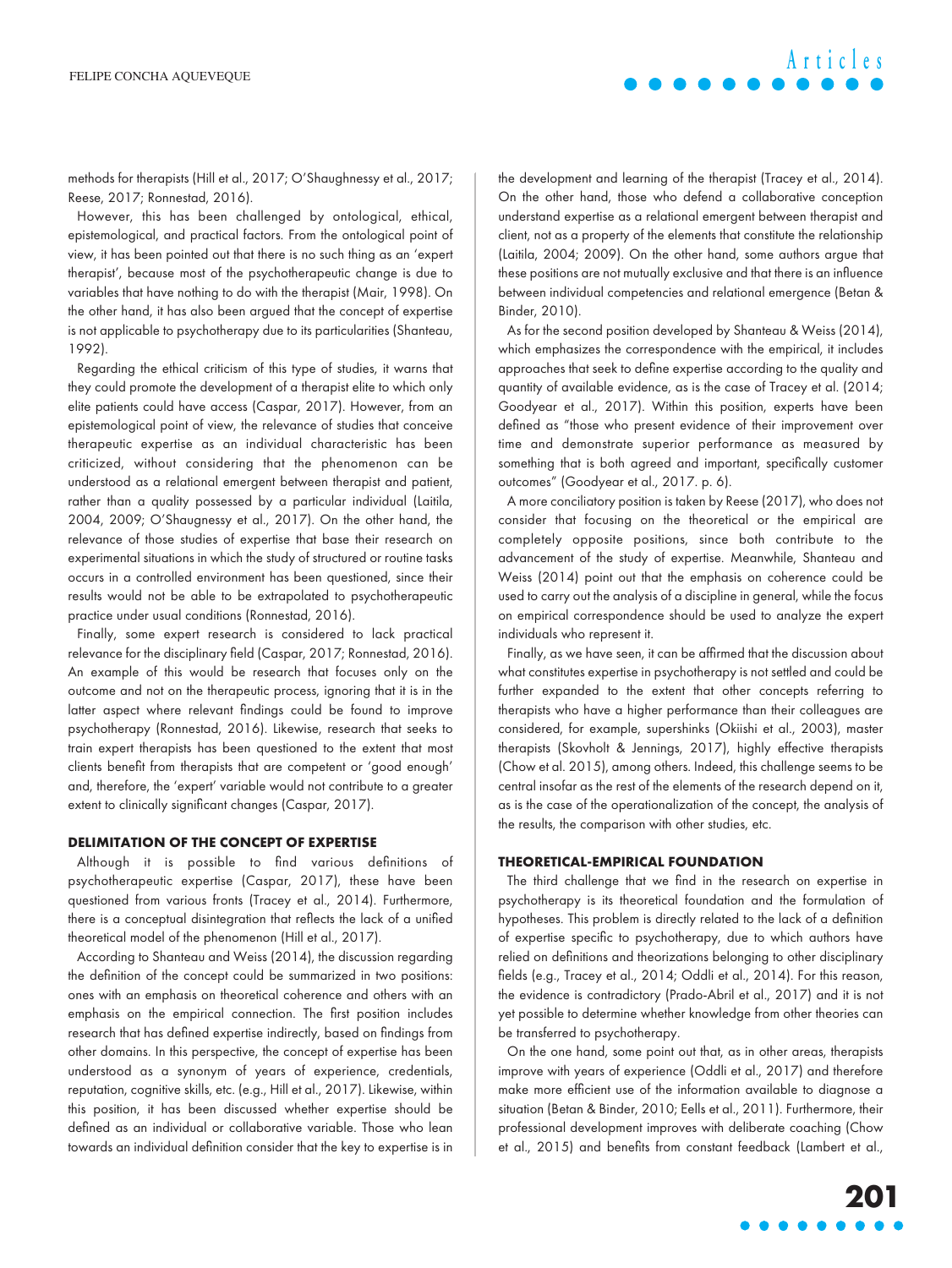# **Articles**

2002). However, there are arguments that refute the above points, stating that therapists do not improve with years of experience (Chow et al., 2015), nor with training (Erekson et al., 2017), and that their ability to analyze information does not improve substantially once certain basic technical elements of the task have been learned (Tracey et al., 2014). It has also been shown that it would be difficult for these professionals to assess their own skills (McManus et al., 2012).

One of the possible causes of the contradictory evidence regarding the phenomenon could be the lack of a common definition (Prado-Abril et al., 2017). Another hypothesis suggests that the characteristics of the areas in which generalizable aspects of expertise have been found do not coincide with those of psychotherapy (Betan & Binder, 2010; Laitila, 2004). Specifically, general expertise would have arisen from routine, competitive, or neutral tasks, with defined rules and predictable results, in which the subject intervenes on an object without major ethical consequences associated with error (Shanteau, 1992).

On the contrary, psychotherapy is characterized as an activity that intervenes on people, who are constantly changing and along with it so is the work to be done (Ronnestad, 2016). This implies that the therapist does not require a stable skill as in routine tasks, but rather the ability to constantly adapt to the situation, to be creative in the use of their knowledge and to be able to transfer it to different situations (Betan & Binder, 2010). In addition, the practice of psychotherapy involves ethical considerations that do not permit learning from trial and error, unlike other disciplines (Shanteau, 1992). Because of this, the dynamics of the therapeutic task cannot have a competitive or neutral character, but must be collaborative (Laitila, 2004).

According to Reese (2017), it is curious that an attempt is made to reduce a phenomenon as complex as psychotherapy to a minimum set of rules that define what the expert is. Although it is typical of science to try to replicate studies and reproduce the findings of other disciplines, Ronnestad (2016) warns that it is possible to commit an epistemological error by not considering the differences between the type of tasks in which expertise is measured.

The problem that arises in psychotherapy has been similarly thematized in other disciplinary areas, where the development of domain-particular theories has been sought. A particularly illustrative example is found in the field of medicine, where it is observed that it is possible to replicate findings in routine tasks, such as the analysis of Xrays (Reingold & Sheridan 2011), but not in complex tasks such as patient care. Here the individual expert is even counterproductive for tasks that require teamwork (Engestrom, 2018).

#### **RESEARCH DESIGN**

Closely related to the previous challenges are the methodological challenges associated with the study of expert psychotherapists. First, it is possible to note the difficulty in delimiting the sample of experts, as methods based on credentials, experience, reputation, or performance have not proven to be reliable indicators of expertise in this field (Tracey et al., 2015). To address this problem, it has been suggested to use selection methods based on a set of variables rather than a single variable (Ronnestad, 2016). An example of this is the Cochrane-Weiss-Shanteau method (Shanteau & Weiss, 2014; Shanteau et al., 2002), which is based on the variables of discrimination and consistency, i.e., being able to identify the expert from the rest of the group and his or her superior performance being sustained over time. Another case that illustrates Ronnestad's (2016) proposal is that raised by Hills et al. (2017) regarding the possibility of identifying experts according to their ability, cognitive functioning, therapeutic outcome, experience, relational competencies, reputation, and self-evaluation.

Secondly, once the characteristics of the sample to be selected have been defined, there is the challenge of which design to choose. From the qualitative side, one of the most complex studies that have been carried out is that of the team of L. Jennings and T.M. Skovholt (2016; Skovholt & Jennings, 2017) about what they have called the master therapist. In this research series, studies have included works of therapists in different parts of the world. Even so, this body of research has been criticized because of its sample selection criteria, namely peer nomination (Hill et al., 2017), which, as previously noted, does not correlate with higher performance (Tracey et al., 2014).

From the quantitative side, the challenge arises as to what type of design is appropriate to study the phenomenon and how to carry out the data analysis. In the case of quasi-experimental designs, it has been observed that with expert therapists the skills that emerge in controlled situations decrease in uncontrolled situations (Ericsson, 2018). However, it has also been suggested that non-experimental studies are complicated by the large number of variables involved in psychotherapy (Ronnestad, 2016), which makes it difficult to obtain isolable data.

Finally, when considering the analysis of data in quantitative research, the difficulty of isolating the effect of the therapist on the client emerges (Firth et al., 2019). The main cause of this lies in the fact that the therapist characteristics that contribute to psychotherapeutic change are closely linked to their interaction with the patient, such is the case of the type of communication, empathy, diagnosis, etc. (Baldwin & Imel, 2013). On the other hand, for those who define the expert therapist according to the outcome of the therapy, there is the added difficulty that the contribution of the therapist to the variance of change is much lower than that of the variables that do not depend on him/her, such as the characteristics of the client and his or her context (Wampold & Imel, 2015). Thus, in relation to the latter, the task of analyzing the results not only individually, but also at the level of therapeutic dyads or contextual factors should be added (Laitila, 2004; O'Shaugnessy et al., 2017).

#### **IMPLICATIONS OF THE RESULTS**

Regarding the negative political consequences of expert knowledge in our society, it is important to consider the warning of O'Shaugnessy et al. (2017) when they point out that "those who have the opportunity to define the 'knowledge' necessary to be an expert have enormous power" (p.95), the power to bestow value upon both those who will be called experts and the objects related to their work (Carr,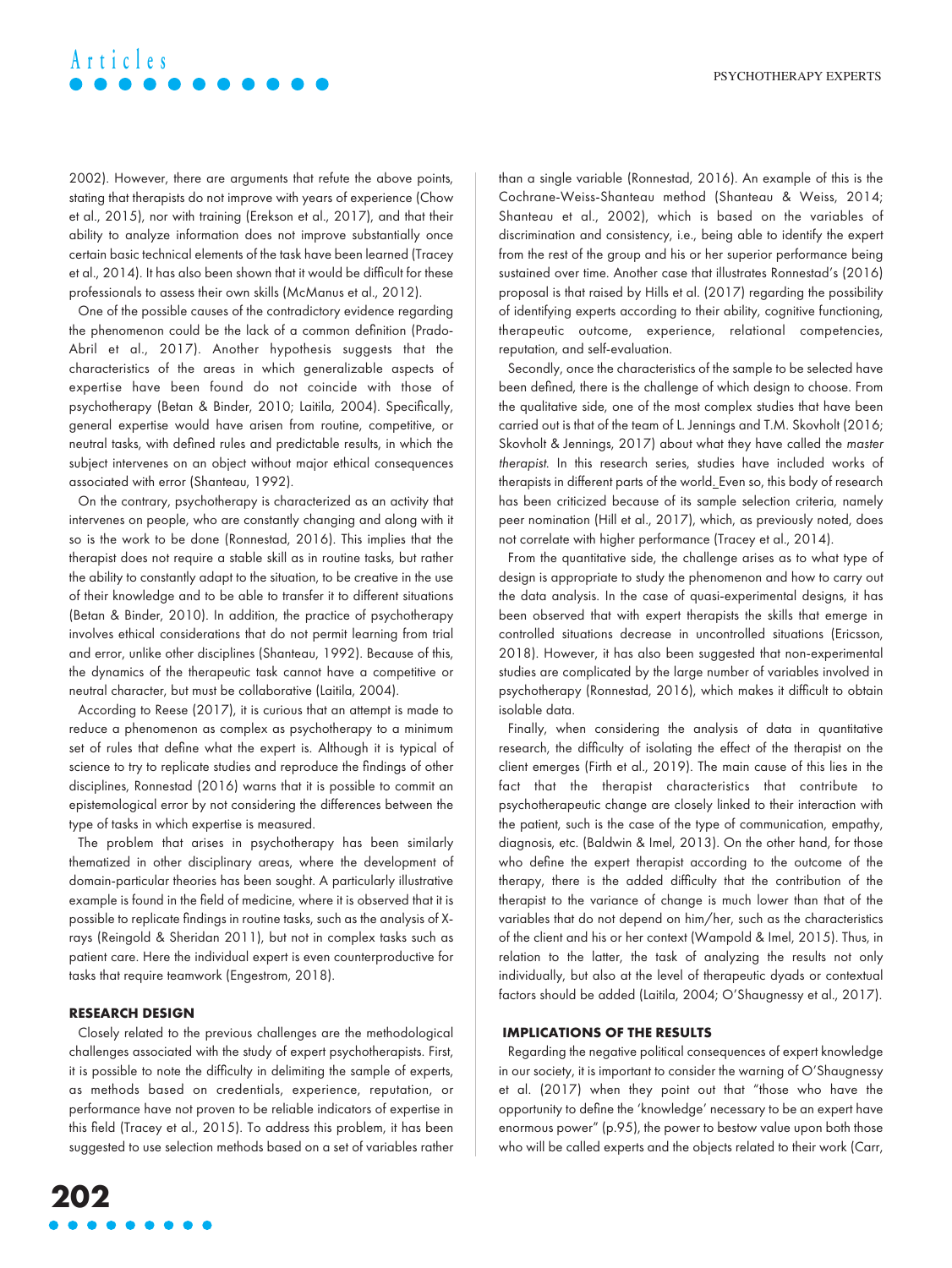2010). In other words, the expert is empowered by an institutional power and a community that validates them to determine what is true, valid, and valuable (Carr, 2010).

The difference generated between experts and non-experts in our society creates power dynamics (Carr, 2010). In this sense, it should not be forgotten that science can contribute to the reproduction of these dynamics. This power gives a privileged place to experts when participating in political and governmental decisions, which has been considered a risk for democracy by not treating citizens as equals (Turner, 2001). In addition, it has been pointed out that the use of expert knowledge associated with psychology by governments has contributed to the psychologization of social problems and the depoliticization of social transformations by emphasizing the individual characteristics of people (Klein & Mills, 2017).

In line with the above, it should be emphasized that the power implied by expert knowledge not only has consequences in the governmental sphere, but also in the psychotherapy guild. As Tophoff pointed out in 1976, the study of experts entails the risk of generating a technocracy within the discipline. In turn, it is worth remembering that to the extent that it is delimited what an expert in psychotherapy is and what their skills and development are, it also opens the possibility to know, quantify, predict, control, and manage the subjects under such rules (Gentz & Durrheim, 2009). In the same way, when considering the market associated with psychotherapy (Gimeno et al., 2018), it would be of interest to question the economic implications of this type of study.

The political consequences mentioned above and any others that may arise from this type of studies seem to be uncontrollable. However, it is possible to take into account the experience of other thematic fields in which proposals have been made to limit the possible effects associated with epistemological violence or oppressive uses of psy-knowledge. An example of this are the critical factions within psychology (Teo, 2011), which invite us to think about the possibility of a critical psychology of expertise in psychotherapy or the development of a critical attitude necessary to understand and declare the dynamics of power related to this type of studies. Another important contribution is found in the field of culturally sensitive or competent research, mainly in relation to its concern about how to adequately refer to non-hegemonic communities in order to avoid stereotypes and the reproduction of oppressive dynamics (Sue, 2001).

### **CONTINUITY OF RESEARCH ON EXPERTS IN PSYCHOTHERAPY**

Faced with the challenges of research on experts in psychotherapy, it is necessary to ask how this field should be further explored. Given that some specific possibilities for advancing each challenge have already been discussed in the previous sections, this section will address the continuity of the study of the subject in a general way. For this purpose, the classification by W. Stiles (2015) will be used, which divides psychotherapy research into three groups: theory-building, enriching through critical analysis or peripheral data analysis, and fact-gathering.

Considering the challenges of the study of expertise in psychotherapists as a whole, it seems that the greatest need lies in theory building, that is, in being able to have an internally coherent explanation of what expertise is in this field and to be able to understand the contradictory evidence. Evidently, several of the challenges previously mentioned, such as the definition and operationalization of the phenomenon, methodological designs, analysis of results, etc., depend on this.

Despite the difficulties mentioned above, the current scenario does not imply an absence of research of this type since, as previously noted, there have been several efforts to define the concept and test certain hypotheses, especially those coming from other disciplinary fields. However, it seems that these efforts have not been sufficient in conceptual and methodological terms, which leads to the question of whether the conditions are in place to continue directly with the development of theories and whether it is possible to propose this as the main path or whether it is necessary to look for others.

According to Stiles (2015), the data collection approach can be a preliminary step to theory building. Given the characteristics of this approach, it is likely to be applicable to the field of expertise in psychotherapy since, as Norcross and Karpiak (2017) point out, the topic remains underexplored and scant in publications.

However, if we take the path of data collection, a change in the methodologies would seem to be necessary in line with Tracey et al. (2014). That is, considering what has been said about each challenge that emerges from the study of this topic, it is imperative to avoid committing methodological errors, such as defining experts by years of experience or credentials, falling into reductionism by taking psychotherapy as a set of routine tasks or a phenomenon of a single variable, without taking into consideration contextual factors, etc. On the other hand, it would be of interest to analyze data not only from the research on expert therapists, but also on therapist effects in general and to address it in systematic reviews (e.g., Heionen & Niessen-Lie, 2019) and meta-analyses. In this way, it is deemed more feasible to identify the characteristics possessed by therapists who obtain better outcomes, even when the outcome is not outstanding.

Finally, in terms of enrichment studies, these constitute a niche from which to promote critical studies that allow us to analyze the effects of this field in political terms, its history, power, and economic relations, etc. On the other hand, as Stiles (2015) points out, the focus on the enrichment of a research area also allows for non-hegemonic or alternative developments. Evidently, this would be of particular relevance to collaborative or contextual notions of expertise (e.g., Laitila, 2004, 2009; O'Shaugnessy et al., 2017), which have received less attention than individualistic notions of psychotherapeutic expertise.

#### **CONCLUSION**

The study of experts in psychotherapy could benefit from a research agenda that considers the knowledge gaps involved and the methodological difficulties declared by the various authors. Currently, the information generated in this field of study is dispersed and lacks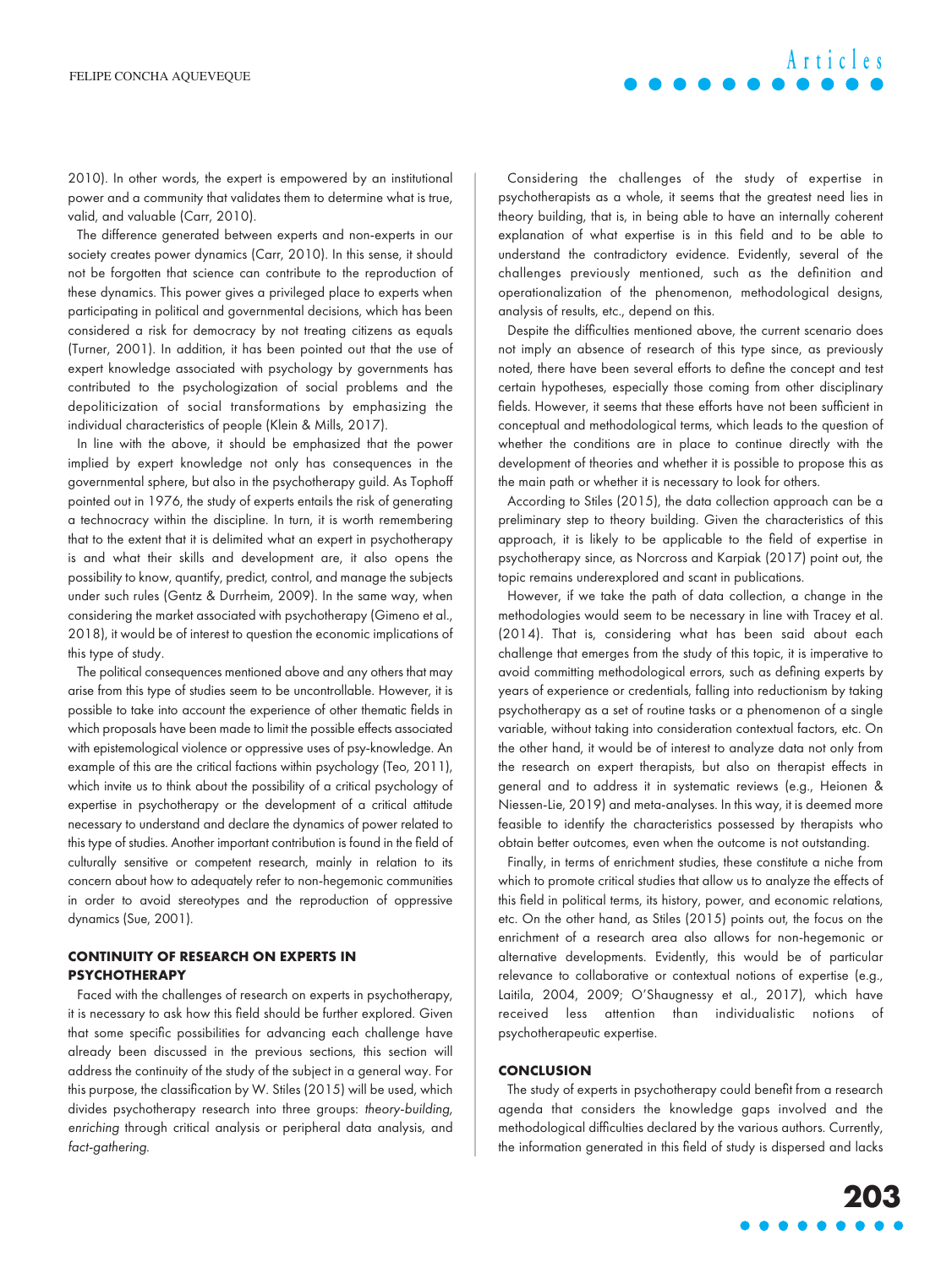# **Articles**

both a conceptual systematization and a coherent theoretical development. The need to develop theories, unifying or pluralistic, that allow us to understand the particularities of the psychotherapeutic expertise and the contradictory evidence is evident. However, it is considered that in order to achieve the construction of theoretical models in this area, previous data collection may be a methodological path to follow.

Subsequently, the systematization of information and the construction of theories should be carried out from the perspective of a critical analysis of the available evidence, covering its methodological, epistemological, and political aspects. This last point is fundamental since, as we have seen, among the political consequences of this type of studies is the risk of contributing to the reproduction of power dynamics based on expert knowledge.

On the other hand, and to the extent that the challenges raised here are taken into consideration, the study of experts seems to be a promising field for the development of new and/or better ways of teaching psychotherapy, a subject for which we still do not know what methodologies and tools are effective (Reese, 2017). This becomes particularly relevant in that traditional methods of learning in this area such as attending psychotherapy, supervision, gaining experience, and training in a particular theory and technique have not demonstrated a greater effect on patient change (Alfonsson et al., 2018; Atkinson, 2006; Chow et al., 2015; Ereckson et al. 2017).

Finally, we consider it necessary to affirm, as some authors point out (Caspar, 2017; Ronnestad, 2016), that although it is possible to criticize these studies as banal or unnecessary when they only focus on differentiating who is an expert from who is not, such research acquires an ethical edge to the extent that it can contribute to the need of our discipline to ensure quality care to patients who rely on the help that a therapist can supposedly provide.

#### **CONFLICT OF INTEREST**

There is no conflict of interest.

#### **REFERENCES**

- Alfonsson, S., Parling, T., Spännargård, A., Andersson, G. & Lundgren, T. (2018) The effects of clinical supervision on supervisees and patients in cognitive behavioral therapy: A systematic review, Cognitive Behaviour Therapy, 47(3), 206-228. <https://doi.org/10.1186/s13643-017-0486-7>
- Atkinson, P. (2006). Personal therapy in the training of therapist. European Journal of Psychotherapy & Counseling, 8(4), 407- 410.<https://doi.org/10.1080/13642530601038055>
- Baldwin, S. e Imel, Z. (2013). Therapist effects: Findings and methods. In M. Lambert (Ed.), Bergin & Garfield's Handbook of psychotherapy and behavior change (pp.258-297). John Wiley & Sons.
- Betan, E. & Binder, J. (2010). Clinical expertise in psychotherapy: How expert therapists use theory in generating case conceptualizations and interventions. Journal of Contemporary Psychotherapy, 40, 141-152. <https://doi.org/10.1007/s10879-010-9138-0>
- Brown, G. S., Lambert, M. J., Jones, E. R., & Minami, T. (2005). Identifying highly effective therapists in a managed care environment. American Journal of Managed Care, 11, 513-520.
- Carr, E. S. (2010). Enactments of expertise. Annual Review of Anthropology, 39, 17-32. <https://doi.org/10.1146/annurev.anthro.012809.104948>
- Caspar, F. (2017). Professional expertise in psychotherapy. In L. Castonguay & C. Hill (Eds.), How and why are some therapists better than others? (pp.193-214). American Psychological Association.
- Chow, D. L., Miller, S. D., Seidel, J. A., Kane, R. T., Thornton, J. A., & Andrews, W. P. (2015). The role of deliberate practice in the development of highly effective psychotherapists. Psychotherapy, 52(3), 337-345.<https://doi.org/10.1037/pst0000015>
- Christensen, A., & Jacobson, N. S. (1994). Who (or what) can do psychotherapy: The status and challenge of nonprofessional therapies. Psychological science, 5(1), 8-14. <https://doi.org/10.1111/j.1467-9280.1994.tb00606.x>
- Eells, T., Lombart, K., Salsman, N., Kendjelic, C., Schneiderman, C. & Lucas, C. (2011). Expert reasoning in psychotherapy case formulation. Psychotherapy Research, 21(4), 385-399. <https://doi.org/10.1080/10503307.2010.539284>
- Engestrom, I. (2018). Expertise in transition. Expansive learning in medical work. Cambridge University Press.
- Erekson, D. Janis, R., Bailey, R., Cattani, K. & Pedersen, T. (2017). A longitudinal investigation of the impact of psychotherapy training: Does training improve client outcomes? Journal of counseling psychology, 64(5), 514-524.<https://doi.org/10.1037/cou0000252>
- Ericsson, K.A. (2018). An introduction to the second edition of The Cambridge Handbook of Expertise and Expert Performance: Its development, organization, and content. In K.A. Ericsson, R. Hofmann, A. Kozbelt & A. Williams (Eds.), The Cambridge Handbook of Expertise and Expert Performance (pp. 3-20). Cambridge: Cambridge University Press.
- Firth, N., Saxon, D., Stiles, W. B., & Barkham, M. (2019). Therapist and clinic effects in psychotherapy: A three-level model of outcome variability. Journal of consulting and clinical psychology, 87(4), 345-383.<https://doi.org/10.1037/ccp0000388>
- Gentz, S. G., & Durrheim, K. (2009). Psychological expertise and governmentality in democratic South Africa: A tracer study of masters graduates from UKZN. Psychology in Society, 37, 18-38.
- Gimeno, A., Barrio, A. & Álvarez, M. T. (2018). Psicoterapia: marca registrada [Psychotherapy: trademark]. Revista de la Asociación Española de Neuropsiquiatría, 38(133), 131-144. <http://dx.doi.org/10.4321/s0211-57352018000100007>
- Goldberg, S. B., Rousmaniere, T., Miller, S. D., Whipple, J., Nielsen, S. L., Hoyt, W. T., & Wampold, B. E. (2016). Do psychotherapists improve with time and experience? A longitudinal analysis of outcomes in a clinical setting. Journal of Counseling Psychology, 63(1), 1–11. [https://doi.org/10.1037/cou0000131](https://psycnet.apa.org/doi/10.1037/cou0000131)
- Goodyear, R. K., Wampold, B. E., Tracey, T. J., & Lichtenberg, J. W. (2017). Psychotherapy expertise should mean superior outcomes and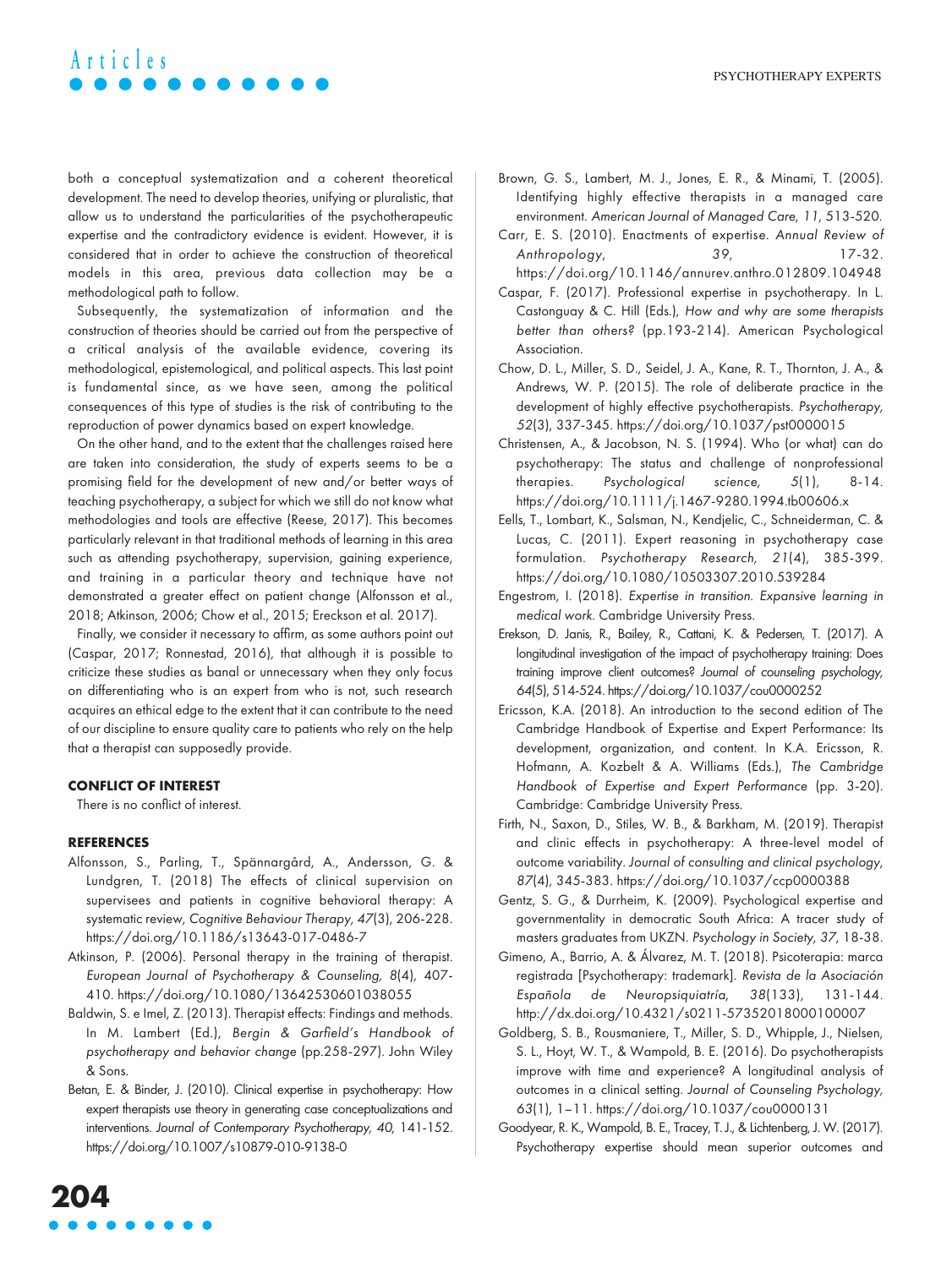demonstrable improvement over time. The Counseling Psychologist, 45(1), 54-65.<https://doi.org/10.1177/0011000016652691>

- Heinonen, E., & Nissen-Lie, H. A. (2019). The professional and personal characteristics of effective psychotherapists: a systematic review. Psychotherapy Research, 30(4), 417-432 DOI: <https://doi.org/10.1080/10503307.2019.1620366>
- Hill, C. E., Spiegel, S. B., Hoffman, M. A., Kivlighan Jr, D. M., & Gelso, C. J. (2017). Therapist expertise in psychotherapy revisited. The Counseling Psychologist, 45(1), 7-53. <https://doi.org/10.1177/0011000016641192>
- Hillerbrand, E., & Claiborn, C. D. (1990). Examining reasoning skill differences between expert and novice counselors. Journal of Counseling & Development, 68(6), 684-691. [https://doi.org/10.1002/j.1556-](https://doi.org/10.1002/j.1556-6676.1990.tb01437.x) [6676.1990.tb01437.x](https://doi.org/10.1002/j.1556-6676.1990.tb01437.x)
- Jennings, L., & Skovholt, T. M. (2016). Expertise in counseling & psychotherapy: Master therapist studies from around the world. Oxford University Press
- Klein, E., & Mills, C. (2017). Psy-expertise, therapeutic culture and the politics of the personal in development. Third World Quarterly, 38(9), 1990- 2008.<https://doi.org/10.1080/01436597.2017.1319277>

Laitila, A. (2004). Dimension of expertise in family therapeutic process. University of Jyväskylä.

- Laitila, A. (2009). The expertise question revisited: Horizontal and vertical expertise. Contemporary Family Therapy, 31(4), 239- 250.
- Lambert, M. J., Whipple, J. L., Vermeersch, D. A., Smart, D. W., Hawkins, E. J., Nielsen, S. L., & Goates, M. (2002). Enhancing psychotherapy outcomes via providing feedback on client progress: A replication. Clinical Psychology & Psychotherapy, 9(2), 91-103.<https://doi.org/10.1007/s10591-009-9098-2>
- Mair, K. (1998). The myth of psychotherapy expertise. In W. Dryden & C. Feltham (Eds.), Psychotherapy and its discontents (pp. 135- 167). Open University Press.
- McManus, F., Rakovshik, S., Kennerley, H., Fennell, M., & Westbrook, D. (2012). An investigation of the accuracy of therapists' self-assessment of cognitive-behaviour therapy skills. British Journal of Clinical Psychology, 51(3), 292-306. <https://doi.org/10.1111/j.2044-8260.2011.02028.x>
- Moe, F. D., & Thimm, J. (2021). Personal therapy and the personal therapist. Nordic Psychology, 73(1), 3-28. https://doi.org/10.1080/19012276.2020.1762713
- Nissen-Lie, H. A., Goldberg, S. B., Hoyt, W. T., Falkenström, F., Holmqvist, R., Nielsen, S. L., & Wampold, B. E. (2016). Are therapists uniformly effective across patient outcome domains? A study on therapist effectiveness in two different treatment contexts. Journal of Counseling Psychology, 63(4), 367. <https://doi.org/10.1037/cou0000151>
- Norcross, J. C., & Karpiak, C. P. (2017). Our best selves: Defining and actualizing expertise in psychotherapy. The Counseling Psychologist, 45(1), 66-75.<https://doi.org/10.1177/0011000016655603>
- Oddli, H. W., Halvorsen, M. S., & Rønnestad, M. H. (2014). Expertise demonstrated: What does it mean to be an expert

psychotherapist? [Web article]. Retrieved from: <http://societyforpsychotherapy.org/expertise-demonstrated>

**Articles**

- O'Shaughnessy, T., Du, Y., & Davis III, C. (2017). Reflections on the power to define psychotherapy expertise. The Counseling Psychologist, 45(1), 90- 98.<https://doi.org/10.1177/0011000016668414>
- Okiishi, J., Lambert, M. J., Nielsen, S. L., & Ogles, B. M. (2003). Waiting for supershrink: An empirical analysis of therapist effects. Clinical Psychology & Psychotherapy: An International Journal of Theory & Practice, 10(6), 361-373. <https://doi.org/10.1002/cpp.383>
- Owen, J., Drinane, J. M., Kivlighan III, M., Miller, S., Kopta, M., & Imel, Z. (2019). Are high-performing therapists both effective and consistent? A test of therapist expertise. Journal of Consulting and Clinical psychology, 87(12), 1149-1156.<https://doi.org/10.1037/ccp0000437>
- Prado-Abril, J., Sánchez-Reales, S., & Inchausti, F. (2017). En busca de nuestra mejor versión: pericia y excelencia en Psicología Clínica [In search of our best version of ourselves: expertise and excellence in clinical psychology]. Ansiedad y Estrés, 23(2-3), 110-117.<https://doi.org/10.1016/j.anyes.2017.06.001>
- Reese, R. J. (2017). The promise and challenge (and reality) of defining therapist expertise. The Counseling Psychologist, 45(1), 76-89.<https://doi.org/10.1177/0011000016657161>
- Reingold, E.M., & Sheridan, H. (2011). Eye movements and visual expertise in chess and medicine. In S.P. Liversedge, L.D. Gilchrist, & S. Everling (Eds.), Oxford Handbook on Eye Movements (pp. 528-550). Oxford University Press.
- Ronnestad, M.H. (2016). Is expertise in psychotherapy a useful construct? Pychotherapy Bulletin, 51(1), 11-13.
- Rousmaniere, T. G., Swift, J. K., Babins-Wagner, R., Whipple, J. L., & Berzins, S. (2016). Supervisor variance in psychotherapy outcome in routine practice. Psychotherapy Research, 26(2), 196-205. <https://doi.org/10.1080/10503307.2014.963730>
- Shanteau, J. (1992). Competence in experts: The role of task characteristics. Organizational Behavior and Human Decision Processes, 53, 252–266. [https://doi.org/10.1016/0749-](https://doi.org/10.1016/0749-5978(92)90064-e) [5978\(92\)90064-e](https://doi.org/10.1016/0749-5978(92)90064-e)
- Shanteau, J., Weiss, D. J., Thomas, R. P., & Pounds, J. C. (2002). Performance-based assessment of expertise: How to decide if someone is an expert or not. European Journal of Operational Research, 136(2), 253-263. [https://doi.org/10.1016/s0377-](https://doi.org/10.1016/s0377-2217(01)00113-8) [2217\(01\)00113-8](https://doi.org/10.1016/s0377-2217(01)00113-8)
- Shanteau, J. & Weiss, D. (2014). Individual expertise versus domain expertise. American Psychologist, 69(7), 711-712. <https://doi.org/10.1037/a0037874>
- Skovholt, T. & Jennings, L. (2017). Master therapist: Exploring expertise in therapy and counseling. Oxford University Press.

Stiles, W. B. (2015). Theory building, enriching, and fact gathering: Alternative purposes of psychotherapy research. In O. C. G. Gelo, A. Pritz, & B. Rieken (Eds.), Psychotherapy research: Foundations, process, and outcome (p. 159–179). Springer-Verlag Publishing.

Sue, D. W. (2001). Multidimensional facets of cultural competence. The Counseling psychologist, 29(6), 790-821.